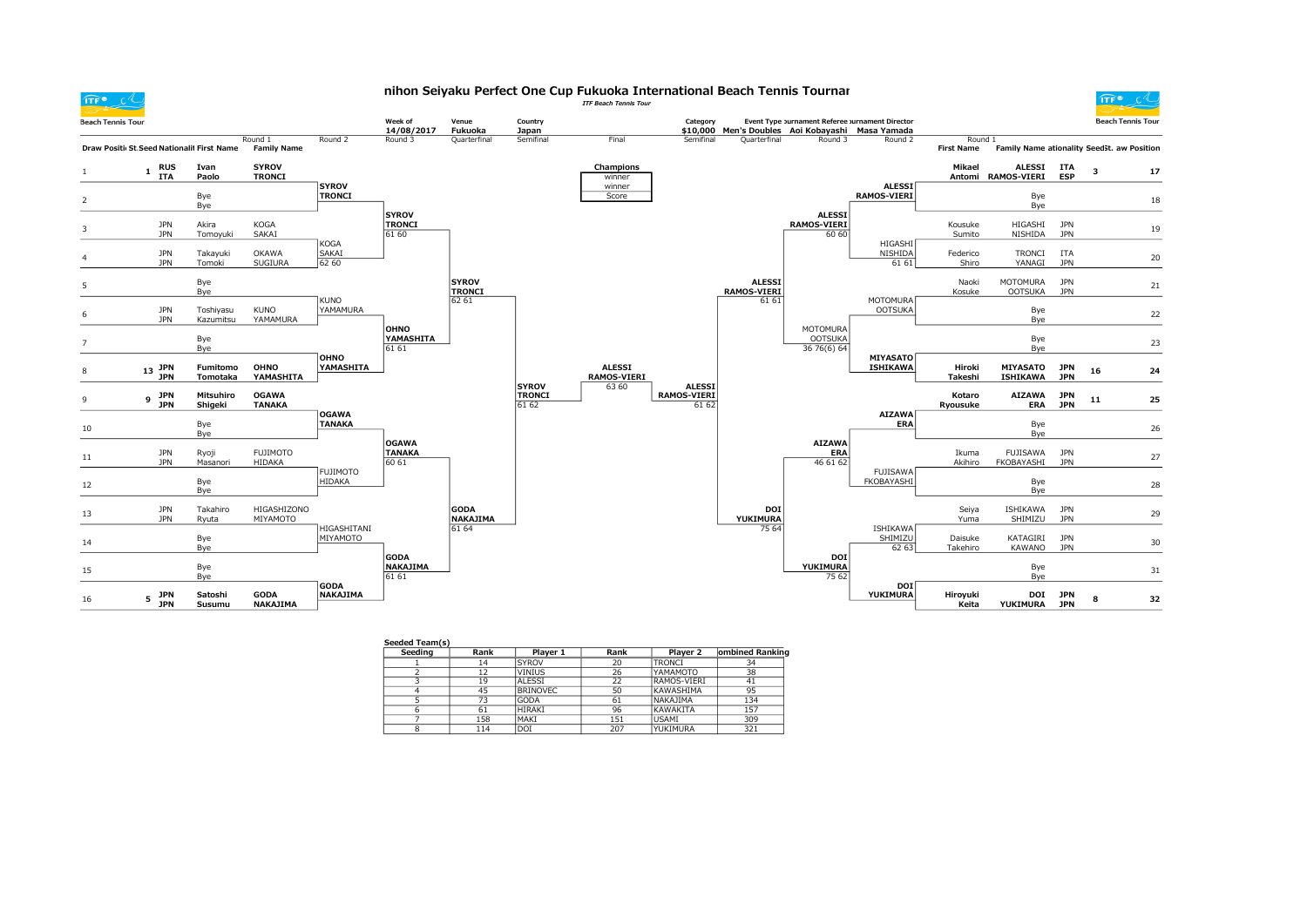$TFF^{\bullet}$   $C^{\circ}$ 

## nihon Seiyaku Perfect One Cup Fukuoka International Beach Tennis Tournar<br>ITF Beach Tennis Tour



| <b>Beach Tennis Tour</b> |                                            |                     |                                     |                                           | Week of<br>14/08/2017                       | Venue<br>Fukuoka                    | Country<br>Japan                             |                                | Category                         |                           | Event Type purnament Referee Jurnament Director<br>\$10,000 Men's Doubles Aoi Kobayashi Masa Yamada |                                     |                     |                                                     |                          |                | <b>Beach Tennis Tour</b> |
|--------------------------|--------------------------------------------|---------------------|-------------------------------------|-------------------------------------------|---------------------------------------------|-------------------------------------|----------------------------------------------|--------------------------------|----------------------------------|---------------------------|-----------------------------------------------------------------------------------------------------|-------------------------------------|---------------------|-----------------------------------------------------|--------------------------|----------------|--------------------------|
|                          | Draw PositionSeed Nationali First Name     |                     | Round 1<br><b>Family Name</b>       | Round 2                                   | Round 3                                     | Quarterfinal                        | Semifinal                                    | Final                          | Semifinal                        | Quarterfinal              | Round 3                                                                                             | Round 2                             | Round 1             | First Name Family Name itionality SeedDraw Position |                          |                |                          |
| 33                       | $7$ JPN<br><b>JPN</b>                      | Atsuya<br>Ruju      | MAKI<br><b>USAMI</b>                |                                           |                                             |                                     |                                              | Champions<br><b>ALESSI</b>     |                                  |                           |                                                                                                     |                                     | Yusuke<br>Mitsunori | HIRAKI<br><b>KAWAKITA</b>                           | <b>JPN</b><br><b>JPN</b> | 6              | 49                       |
| 34                       |                                            | Bye<br>Bye          |                                     | MAKI<br><b>USAMI</b>                      |                                             |                                     |                                              | <b>RAMOS-VIERI</b><br>63 62    |                                  |                           |                                                                                                     | HIRAKI<br><b>KAWAKITA</b>           |                     | Bye<br>Bye                                          |                          |                | 50                       |
| 35                       | <b>JPN</b><br><b>JPN</b>                   | Yutaka<br>Yuji      | OSUMI<br><b>SUDA</b>                |                                           | MAKI<br><b>USAMI</b><br>63 61               |                                     |                                              |                                |                                  |                           | HIRAKI<br><b>KAWAKITA</b><br>60 64                                                                  |                                     | Takanari<br>Yuya    | MIYAKE<br>MURAKAMI                                  | <b>JPN</b><br><b>JPN</b> |                | 51                       |
| 36                       | <b>JPN</b><br><b>JPN</b>                   | Ryotaro<br>Norito   | KAWAKAMI<br>TANIGUCHI               | KAWAKAMI<br>TANIGUCHI<br>62 63            |                                             |                                     |                                              |                                |                                  |                           |                                                                                                     | MIYAKE<br>MURAKAMI                  |                     | Bye<br>Bye                                          |                          |                | 52                       |
| 37                       | <b>JPN</b><br><b>JPN</b>                   | Akira<br>Kazuki     | NABATA<br><b>NOTOYA</b>             |                                           |                                             | <b>FUKUMOTO</b><br><b>SUGITA</b>    |                                              |                                |                                  | HIRAKI<br><b>KAWAKITA</b> |                                                                                                     |                                     | So<br>Isao          | MIYASAKA<br><b>TANAKA</b>                           | JPN<br><b>JPN</b>        |                | 53                       |
| 38                       |                                            | Bye<br>Bye          |                                     | NABATA<br><b>NOTOYA</b>                   |                                             | 36 63 76(5)                         |                                              |                                |                                  | 63 62                     |                                                                                                     | MIYASAKA<br><b>TANAKA</b>           |                     | Bye<br>Bye                                          |                          |                | 54                       |
| 39                       |                                            | Bye<br>Bye          |                                     |                                           | <b>FUKUMOTO</b><br><b>SUGITA</b><br>6176(3) |                                     |                                              |                                |                                  |                           | <b>KONDO</b><br><b>TOMIOKA</b><br>46 63 60                                                          |                                     |                     | Bye<br>Bye                                          |                          |                | 55                       |
| 40                       | $10^{-$ JPN<br><b>JPN</b>                  | Shunsuke<br>Takaaki | <b>FUKUMOTO</b><br><b>SUGITA</b>    | <b>FUKUMOTO</b><br><b>SUGITA</b>          |                                             |                                     |                                              | <b>FONT</b><br><b>ҮАМАМОТО</b> |                                  |                           |                                                                                                     | <b>KONDO</b><br><b>TOMIOKA</b>      | Takashi<br>Hiroyuki | <b>KONDO</b><br>TOMIOKA                             | <b>JPN</b><br><b>JPN</b> | $12\,$         | 56                       |
| 41                       | $15$ JPN<br><b>JPN</b>                     | Takeshi<br>Yoshiki  | <b>KANAYA</b><br>YAMAZAKI           |                                           |                                             |                                     | <b>BRINOVEC</b><br><b>KAWASHIMA</b><br>62 64 | 64 63                          | <b>FONT</b><br>YAMAMOTO<br>61 63 |                           |                                                                                                     |                                     | Hijiri<br>Ryota     | <b>KANEKO</b><br><b>MIYAGI</b>                      | <b>JPN</b><br><b>JPN</b> | 14             | 57                       |
| 42                       |                                            | Bye<br>Bye          |                                     | <b>KANAYA</b><br>YAMAZAKI                 |                                             |                                     |                                              |                                |                                  |                           |                                                                                                     | <b>KANEKO</b><br><b>MIYAGI</b>      |                     | Bye<br>Bye                                          |                          |                | 58                       |
| 43                       | <b>JPN</b><br><b>JPN</b>                   | Ryota<br>Sadaharu   | <b>NASU</b><br><b>TSURU</b>         |                                           | <b>KANAYA</b><br>YAMAZAKI<br>63 61          |                                     |                                              |                                |                                  |                           | <b>KANEKO</b><br><b>MIYAGI</b><br>64 64                                                             |                                     | Kai<br>Riki         | KAMAKURA<br>OGASAWARA                               | <b>JPN</b><br><b>JPN</b> |                | 59                       |
| 44                       |                                            | Bye<br>Bye          |                                     | NASU<br><b>TSURU</b>                      |                                             |                                     |                                              |                                |                                  |                           |                                                                                                     | <b>KAMAKURA</b><br><b>OGASAWARA</b> |                     | Bye<br>Bye                                          |                          |                | 60                       |
| 45                       | <b>JPN</b><br><b>JPN</b>                   | Tsukasa<br>Masahiro | <b>TAKENAKA</b><br><b>TSUJI</b>     |                                           |                                             | <b>BRINOVEC</b><br><b>KAWASHIMA</b> |                                              |                                |                                  | <b>FONT</b><br>YAMAMOTO   |                                                                                                     |                                     | Takahiro<br>Yutaro  | NAGASHIGE<br>SONE                                   | JPN<br><b>JPN</b>        |                | 61                       |
| 46                       | <b>JPN</b><br><b>JPN</b>                   | Atsuya<br>Kohei     | HIRATA<br><b>SAKATA</b>             | <b>HIRATA</b><br>SAKATA<br>67(5) 76(7) 62 |                                             | 61 61                               |                                              |                                |                                  | 64 61                     |                                                                                                     | FUJIKI<br>YAMADA<br>57 63 62        | Yuichi<br>Yuki      | FUJIKI<br>YAMADA                                    | <b>JPN</b><br><b>JPN</b> |                | 62                       |
| 47                       |                                            | Bye<br>Bye          |                                     |                                           | <b>BRINOVEC</b><br>KAWASHIMA<br>62 60       |                                     |                                              |                                |                                  |                           | <b>FONT</b><br><b>ҮАМАМОТО</b><br>60 62                                                             |                                     |                     | Bye<br>Bye                                          |                          |                | 63                       |
| 48                       | <b>SLO</b><br>$\overline{4}$<br><b>JPN</b> | Uros<br>Susumu      | <b>BRINOVEC</b><br><b>KAWASHIMA</b> | <b>BRINOVEC</b><br>KAWASHIMA              |                                             |                                     |                                              |                                |                                  |                           |                                                                                                     | <b>FONT</b><br><b>ҮАМАМОТО</b>      | Vinius<br>Naoaki    | <b>FONT</b><br>YAMAMOTO                             | <b>JPN</b><br><b>JPN</b> | $\overline{2}$ | 64                       |

| Seeded Team(s) |      |                 |      |                 |                 |
|----------------|------|-----------------|------|-----------------|-----------------|
| Seeding        | Rank | Player 1        | Rank | Player 2        | ombined Ranking |
| 9              | 167  | <b>OGAWA</b>    | 164  | <b>TANAKA</b>   | 331             |
| 10             | 167  | <b>FUKUMOTO</b> | 184  | <b>SUGITA</b>   | 351             |
| 11             | 78   | <b>AIZAWA</b>   | 279  | ERA             | 357             |
| 12             | 175  | <b>KONDO</b>    | 279  | <b>TOMIOKA</b>  | 454             |
| 13             | 218  | OHNO            | 238  | YAMASHITA       | 456             |
| 14             | 207  | <b>KANEKO</b>   | 266  | MIYAGI          | 473             |
| 15             | 373  | <b>KANAYA</b>   | 443  | YAMAZAKI        | 816             |
| 16             | 462  | MIYASATO        | 402  | <b>ISHIKAWA</b> | 864             |